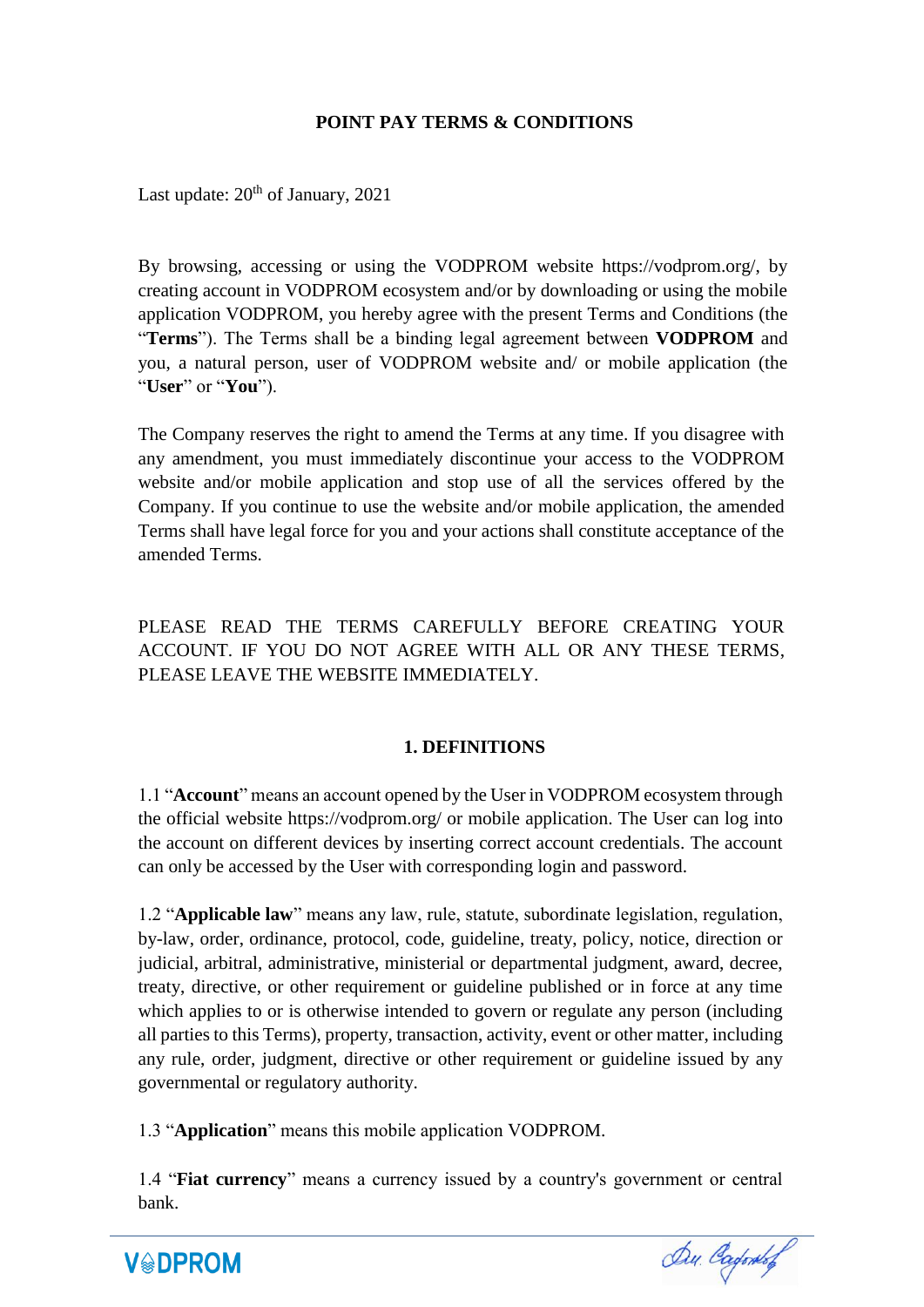1.5 "**Intellectual property**" means all the patents, patent applications, industrials designs, trademarks and trademark applications, software, all the copyrightable objects, including but not limited to programs, texts and content, translations, images, videos, graphics, music, owned by the Company or duly licensed to the Company so the Company has legal right to use them.

### 1.6 "**Company**" means VODPROM

1.7"**Cryptocurrency**" means Bitcoin, Ethereum, VOD, Litecoin and other cryptocurrencies depending on the settings of the user account. The Company can modify, expand and amend the list of available cryptocurrencies at any time.

1.8 "**Force Majeure Event**" means any event beyond the party's reasonable control, including, but not limited to, flood, extraordinary weather conditions, earthquake, or other act of God, fire, war, insurrection, riot, labor dispute, accident, action of government, communications, power failure, failure in bank performance, or equipment or software malfunction including network splits or "forks" or unexpected changes in a computer network upon which the Services rely.

1.9 "**License**" means a non-exclusive, non-transferable, revocable, limited license granted by the Company to the User to use the VODPROM ecosystem through Website and/or Application for the purpose of holding, saving or trading cryptocurrencies.

1.10 "**Payment Service Partner**" means the Company's partner that provides to the Company payment processing services and exchanges the User's fiat (governmentissued) money into cryptocurrency and vice versa.

1.11 "**VODPROM ecosystem**" means all-in-one cryptocurrency ecosystem, consisting of VODPROM Blockchain-based bank, VODPROM crypto exchange, VODPROM crypto wallet, VODPROM Payment System, VODPROM Crypto School, and all the other new products and services that may be added in the future.

1.12 "**Services**" means all and any of the services that the Company provides to the User by means of VODPROM ecosystem.

1.13 "**Terms**" means these terms and conditions, a binding legal agreement between the Company and the User setting rights and obligations of the Company and the User with regard to the Services and VODPROM ecosystem.

1.14 "**Restricted Territories**" mean Cuba, Iran, Lebanon, Syria, Libya, Sudan, Somalia, North Korea and Yemen. The Company may amend the list of restricted territories based on amendments in local laws and/or in the Company's internal policies.

1.15 "**Website**" means the Company's official website https://vodprom.org/.



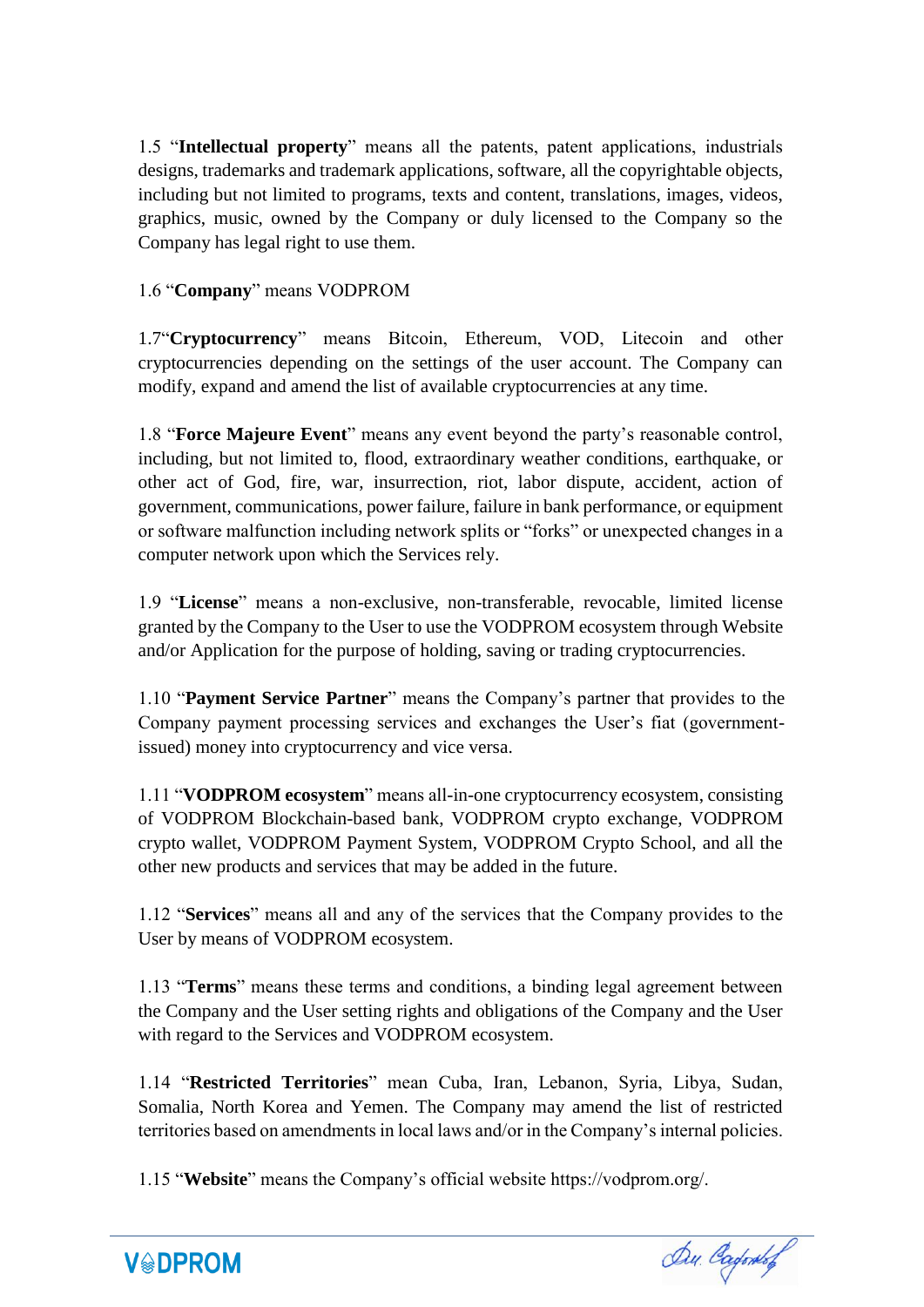1.16 "**User**" or "**You**" means a natural person, downloading, accessing or using the Application who meets criteria of eligibility defined in the Terms.

# **2. GENERAL PROVISIONS. VODPROM ECOSYSTEM**

2.1 These Terms establish contractual relationships and set rights and obligations for the Company and the User.

2.2 The Company provides access into VODPROM ecosystem through Website and/ or Application, License to use the software inside VODPROM ecosystem, provides the Services for the User.

2.3 The User creates account in the VODPROM ecosystem for free, without any registration fee. Some of the Services inside VODPROM ecosystem require fees from the User (for example, trading fees); such fees are described in these Terms.

2.4 The Website has all the Services, and the Application has only not all the Services available in the current version, meanwhile other Services will be implemented in the future versions of the Application. In order to use those Services that are absent in the current version of the Application, the User should log into his or her account on the Website.

2.5 The Website and the Application are connected and integrated with each other, so you can create your account on the Website and then log into this account in the Application with your credentials or vice versa.

2.6 The Company is not a depository institution, and your account is not a deposit account. Eligible digital assets are not legal tender. Eligible digital assets in your account are not insured by the Federal Deposit Insurance Corporation (FDIC) or the Securities Investor Protection Corporation (SIPC). This is not an offer, or solicitation of any offer to buy or sell any security, investment or other product.

2.7 VODPROM ecosystem has its own native offchain technology which enables you to send instant transfers to other users between different products inside VODPROM ecosystem. The asserts in cryptocurrencies are hold in blockchain hot/ cold wallet, while the User sees the amount of assets in cryptocurrencies inside the products in VODPROM ecosystem depending on to which product the User decides to locate and use those cryptocurrencies.

# **3. ELIGIBILITY AND GUARANTEES**

3.1 When you create an account in VODPROM ecosystem you expressly warrant and represent that:



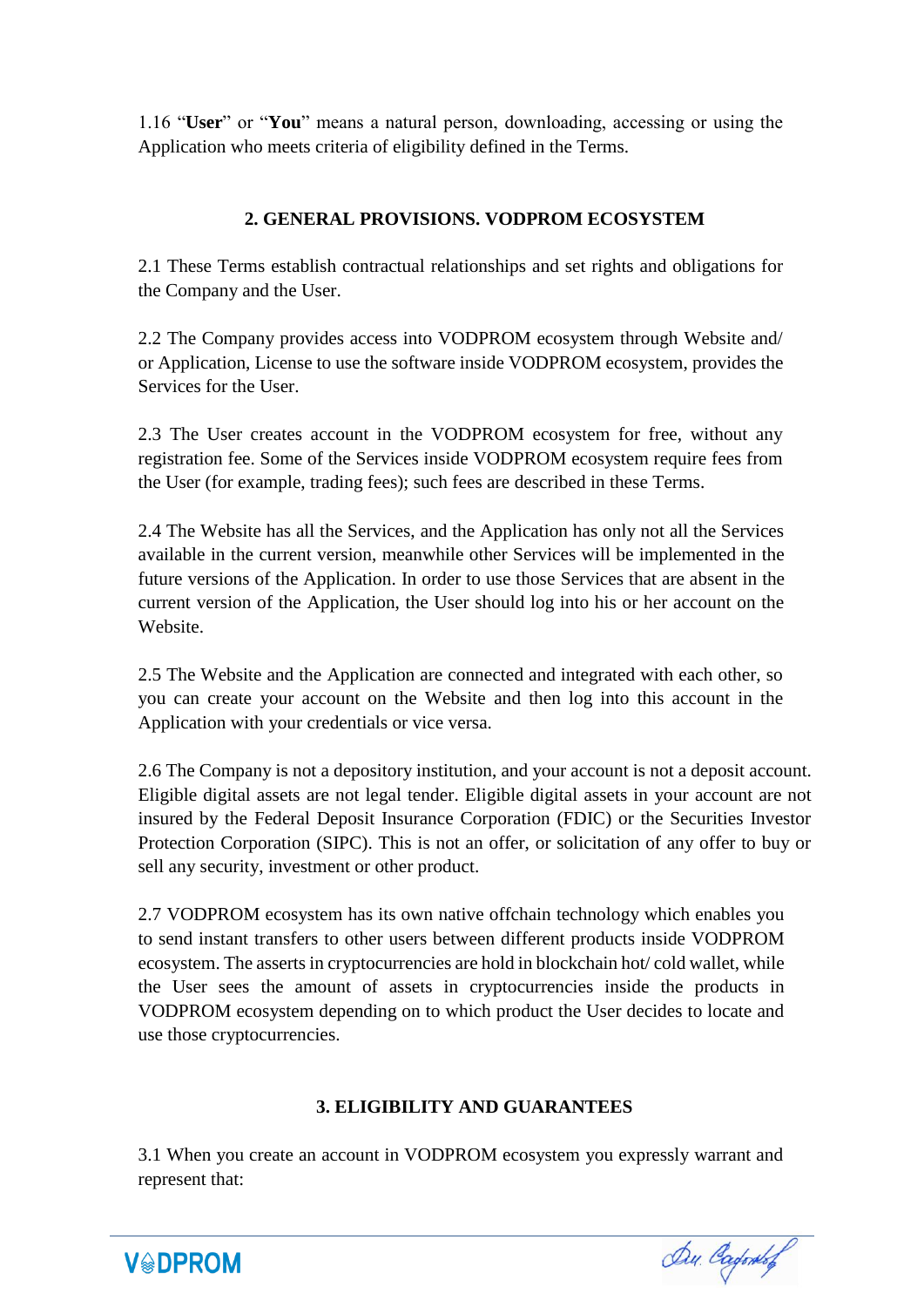3.1.1 You are 18 years of age or over and have full capacity to accept the Terms and perform any activities available in VODPROM ecosystem;

3.1.2 You are not citizen and/or resident of a Restricted territory;

3.1.3 You will use your account for personal use only, you will not create, or attempt to create, an account in the Application under any name except your own and you will not use your account to carry out transactions on behalf of a third party;

3.1.4 You will not have more than one verified account for the same identity document – if you upload the same identity document you account shall be rejected by the Company;

3.1.5 You have not previously been suspended or removed from using VODPROM ecosystem;

3.1.6 You will not use the Services or part of the Services if any applicable laws in your country prohibit you from doing so in accordance with these Terms.

3.2 Upon the Company request you shall provide the Company with identity documents, selfie photo and address proof (utility bill or banking statement) in order to comply with the Company's AML and KYC processes. The Company may request these documents from you at any time and block your account if you do not send the documents and/or if the Company suspects your documents are not true.

3.3 If you use VODPROM Service Partners' products and/or services inside VODPROM ecosystem, any of such VODPROM Service Partners may requests some documents and/or information from you. Please, read their terms and conditions carefully. The Company is not responsible for VODPROM Service Partners.

3.4 You hereby guarantee that the information in your profile is true, accurate, current and complete. If the Company suspects that you provided untrue, inaccurate, not current, or incomplete information, the Company has the right to suspend or terminate your account and refuse any and all current or future use of VODPROM ecosystem.

# **4. ASSUMPTION OF RISK**

4.1 Before using the Services, you should ensure that you understand the risks involved in buying, selling, holding or trading cryptocurrencies. You hereby agree to assume the risks set out in the Terms as well as other risks not set out herein which are inherent to the cryptocurrency market.

4.2 You acknowledge and agree that the Company shall not be responsible for or otherwise liable for any direct or indirect loss or damage of any kind arising directly or

Du. Cagontof

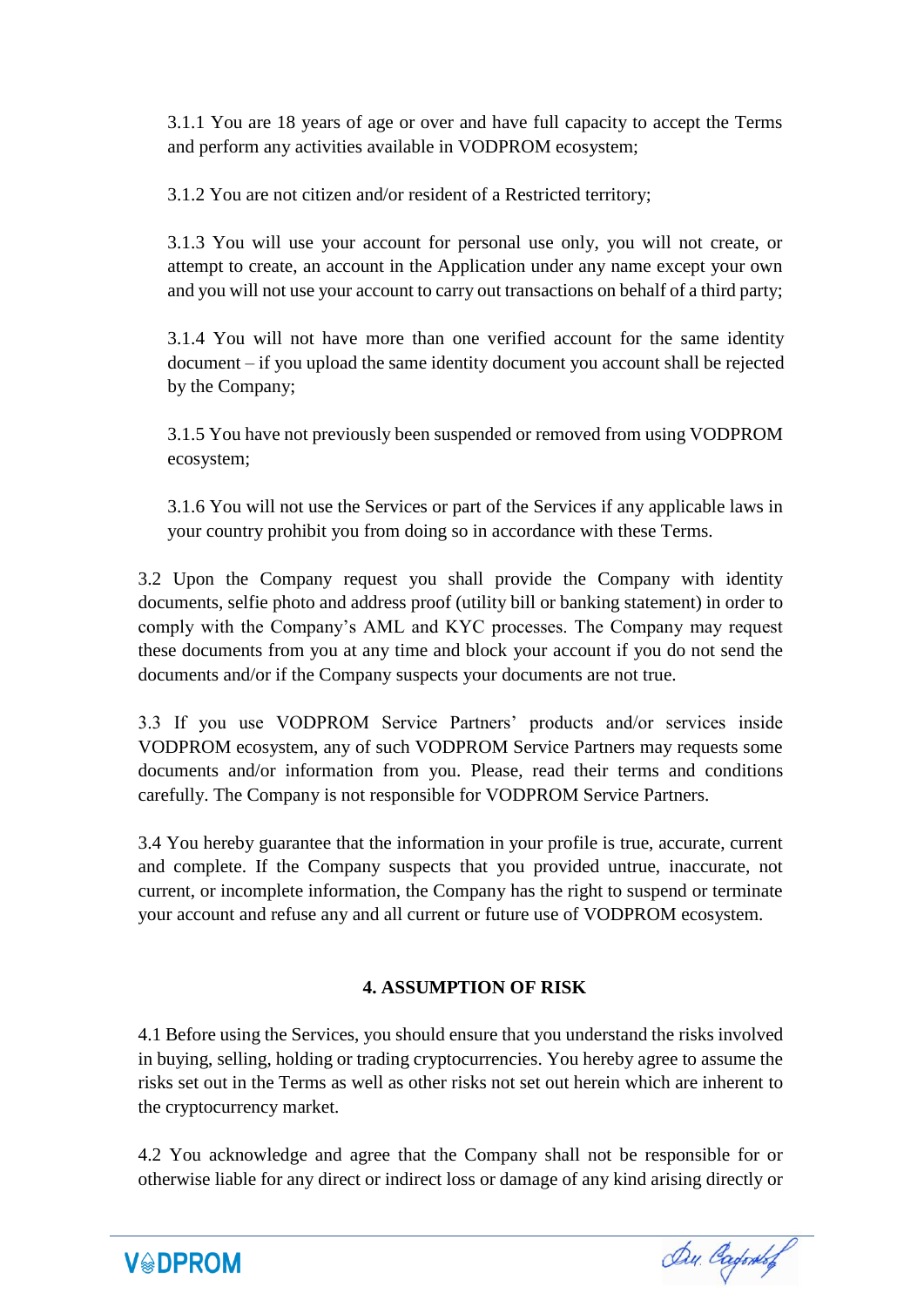indirectly from the occurrence in full or in part of any and all of the following risk events:

4.2.1 Trading risk. There is an inherent risk that losses will occur as a result of buying, selling or trading anything on a market.

4.2.2 Price fluctuation risk. Cryptocurrency prices can and do fluctuate greatly on any given day and due to such price fluctuations, the User's cryptographic assets may be subject to large swings in value and may even become worthless.

4.2.3 Cyber attack risk. There may be third party or other attacks targeting computers/networks, spreading malware, running botnets, (D)DOS attacks, defacing websites, violations of network security, etc which can material alter, intercept or otherwise interfere with the Application and it can result in loss of your assets.

4.2.4 Tax risk. There can be different taxes related to cryptocurrencies in jurisdiction(s) of your citizenship and/or residence. The Company is not responsible for any of your tax issues.

4.3 You should carefully assess whether your financial situation and risk tolerance is suitable for buying, selling or trading cryptocurrency. You accept and agree that you are solely responsible for any decision to buy, sell, trade or otherwise hold or deal with cryptocurrency.

4.4 You shall not rely on the Company's advice and the Company's recommendations in the media, on forums or anywhere else. Such recommendations are provided only for informational purposes.

4.5 You understand that the Company's business processes can fail and the products can stop work at any moment because of technical issues, situation on financial and cryptocurrency markets or because of any other reason.

# **5. VODPROM CRYPTO EXCHANGE**

5.1 The Company provides you with simple and convenient way of crypto-to-crypto trading on VODPROM crypto exchange. You can trade different cryptocurrencies but not fiat currencies. The Company may use fiat currencies symbols to identify amounts that the User can withdraw at the moment or amount that refers to the trading price at the moment, the price to open, change or close trading orders. The Company does not really exchange the User's cryptocurrency to fiat currency. The Company stores funds in cryptocurrency only and shows data in fiat currencies in dashboard only for the User's reference.



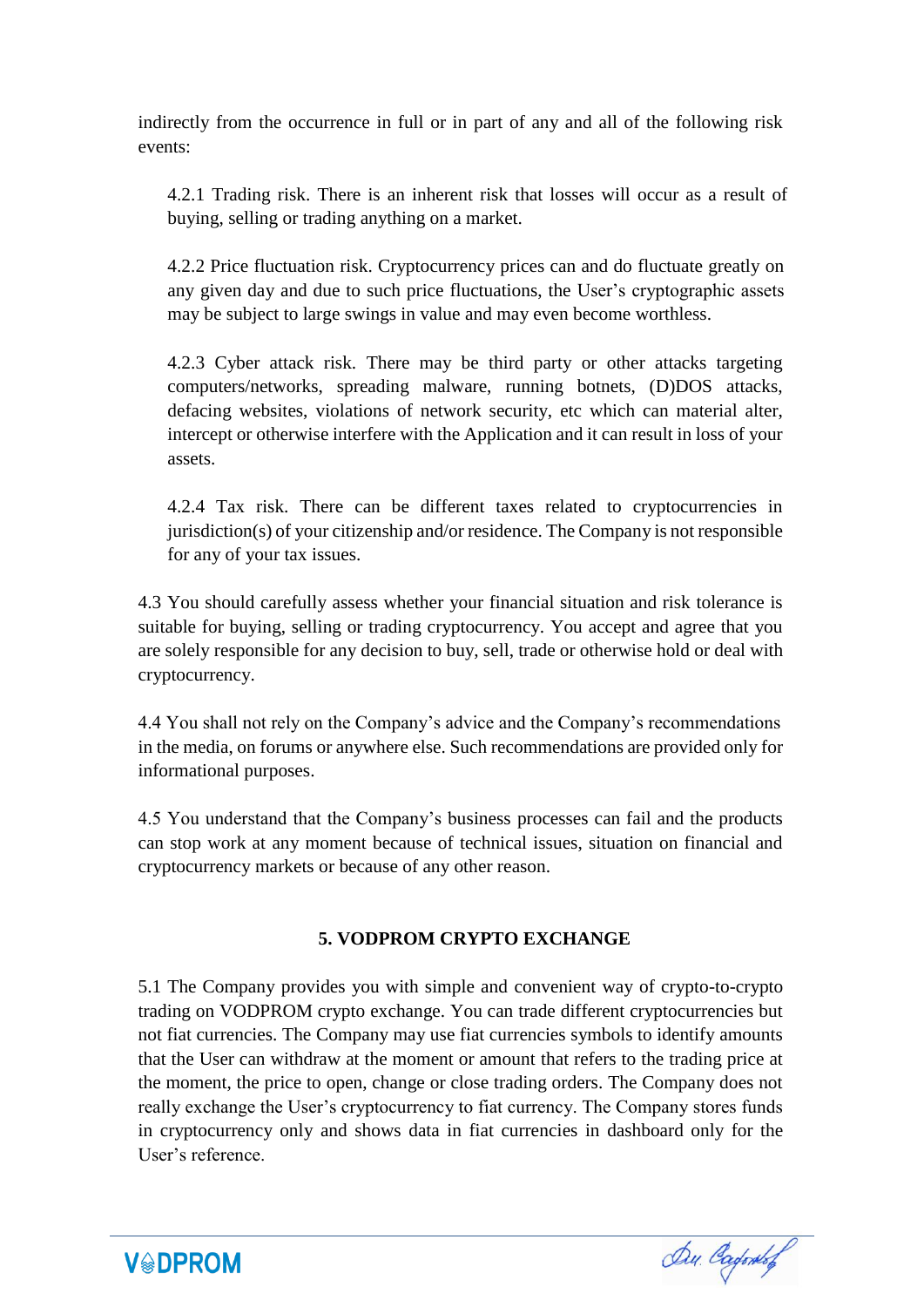5.2 When you send an instruction to open an order, your account will be immediately updated to reflect the open orders, and your orders will be included in the Company's order book to match other users' orders. If one of your orders fully or partially matches another user's order, the Company will execute an exchange transaction. Once such an exchange transaction is executed, your account will be updated to reflect that the order has been fully executed and closed, or the order has been partially executed. The Order will remain uncompleted until it is fully executed or cancelled. To conclude an exchange transaction, you authorize the Company to temporarily control your cryptocurrencies involved in your exchange transaction.

5.3 For Orders initiated through VODPROM exchange, you may only cancel them before they have been matched with other Users' orders. Once your order has been matched with another user's order, you may not change, revoke or cancel authorization given by you to the Company to complete the Order. For any partially matched order, you may cancel the unmatched part of the order unless such portion has been matched. The Company reserves the right to reject any cancellation request related to the order you have submitted.

5.4 There is no system fee when depositing cryptocurrency funds to VODPROM crypto exchange.

# **6. VODPROM CRYPTO WALLET**

6.1 The VODPROM Crypto wallet allows the User to hold cryptocurrencies. The Company uses offchain storage.

6.2 Due to security reasons the User must store outside the wallet a backup of all wallet credentials, including password, passphrases, identifiers, backup phrases, etc. The Company is not responsible for maintaining this data on your behalf.

6.3 The VODPROM Crypto wallet is characterized by following features:

6.3.1 Multi-currency capability;

6.3.2 Real-time rates;

6.3.3 Day/night mode;

6.3.4 Sending the funds via email;

6.3.5 Balance topping-up with QR-codes.

6.4. The Company determines a list of cryptocurrencies integrated in the Crypto wallet. The Company may delete some cryptocurrencies from the wallet and add new cryptocurrencies to the wallet by the Company's sole discretion.

**V&DPROM** 

Du. Capones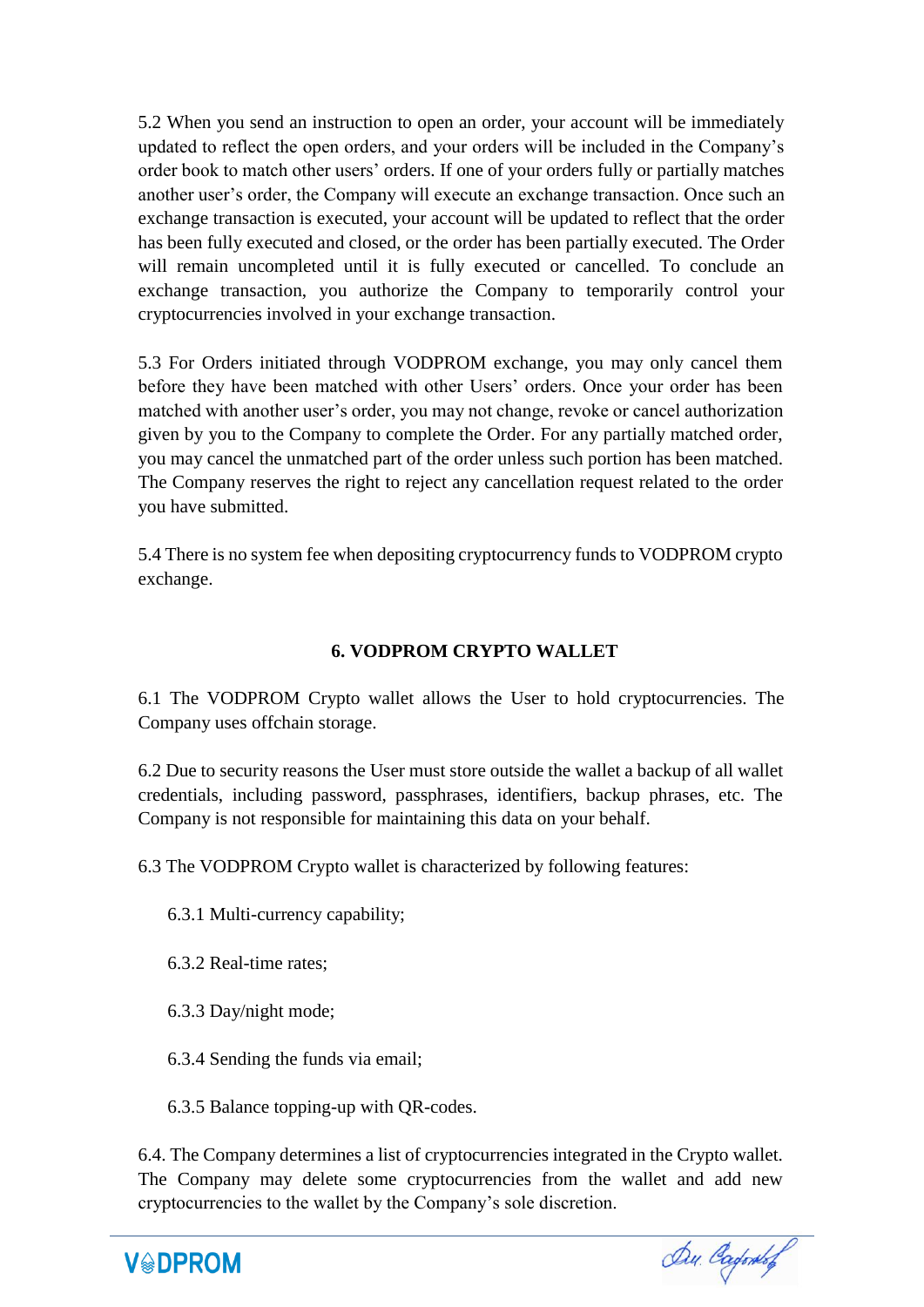6.5 The Company does not charge any fees for the Crypto wallet receiving and/or controlling cryptocurrencies. However, the Company charges fees for sending cryptocurrencies out from VODPROM wallet. Such fees differ depending on the cryptocurrency and are always displayed to you before you confirm your transaction. Besides, you also should pay blockchain network transaction fees.

6.6 The Company constantly works on the VODPROM Crypto wallet updates and implements new services.

### **7. VODPROM PAYMENT SYSTEM**

7.1 VODPROM payment system enables the User to buy cryptocurrencies directly from debit and credit cards, from bank accounts by means of wire transfer, SEPA and SWIFT transactions, from Apple Pay, Google Pay or other legitimate means of payments in Fiat currencies that are integrated into VODPROM payment system. VODPROM payment system enables the User to sell cryptocurrencies and to withdraw funds in Fiat currencies to the User's debit and credit cards, bank accounts by means of wire transfer, SEPA and SWIFT transactions, to ApplePay, GooglePay or other legitimate ways of withdrawal.

7.2 VODPROM payment system only technically enables the User to buy and sell cryptocurrency, but do not exchange cryptocurrencies to Fiat currencies and vice versa on behalf of the Company. Payment processing in fiat currencies is performed by Payment Service Partners. Each Payment Service Partner sets its own terms and requirements and may reject and not accept the User. The Company is not responsible for Payment Service Partner's activities and does not give any guarantees to the User regarding the services of Payment Service Partner.

7.3 As the Company uses several different Payment Service Partners at the same time, the Company recommends you in VODPROM Payment System the best rate for purchase or sale of amount of cryptocurrency that you choose, depending on your information (country of residence, fiat currency, cryptocurrency, bank issuing your card, bank where you have an account for wire transfer, amount of purchase or sale, etc.) The Company always tries to recommend you the best option, meanwhile, in case of any technical issues the Company cannot guarantee that the suggested Payment Service Partner suits your needs the best way.

7.4 At the moment of purchase or sale of cryptocurrency for fiat currency in the Application the User sees a page of the Payment Service Partner integrated inside the Application as a widget, as API or as a redirection to a secured browser window. The User should read the Payment Service Partner's legal documents (terms of services, privacy policy, disclaimers) carefully and agree with them in order to continue the transaction.



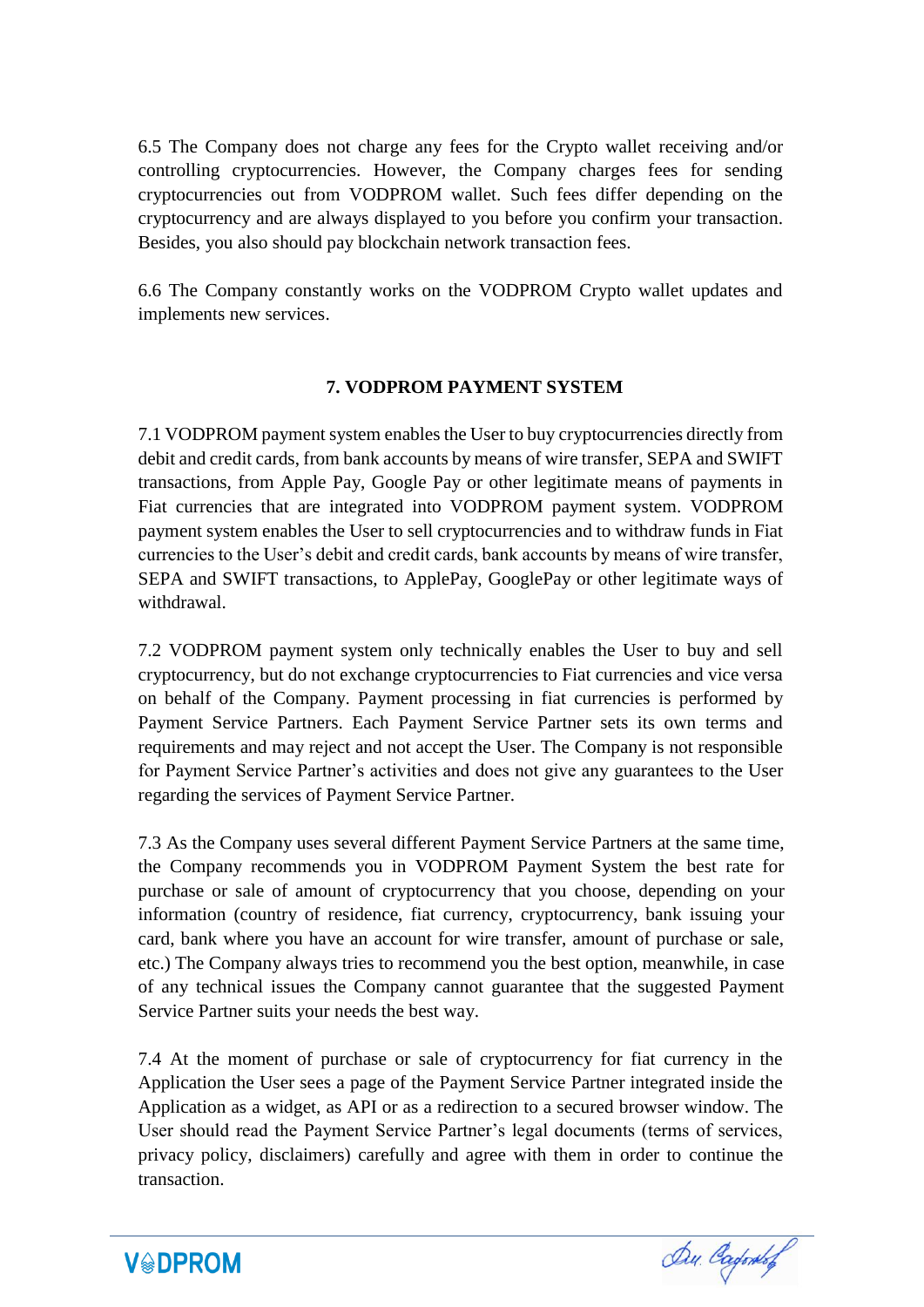### **8. INTELLECTUAL PROPERTY**

8.1 The VODPROM ecosystem, Website and Application are the Company's intellectual property and all source code, databases, functionality, software, website designs, audio, video, text, photographs, and graphics in VODPROM ecosystem, as well as all the trademarks, service marks, and logos contained in VODPROM ecosystem are owned or controlled by the Company or licensed to the Company, and are protected by copyright and trademark laws and various other intellectual property rights and unfair competition laws of the United Kingdom, foreign jurisdictions, and international conventions.

8.2 The Website and the Application is provided "AS IS" for the User's personal use only. No part of the Website or Application and no intellectual property inside it may be copied, reproduced, aggregated, republished, uploaded, posted, publicly displayed, encoded, translated, transmitted, distributed, sold, licensed, or otherwise exploited for any commercial purpose whatsoever, without the Company's prior written permission.

8.3 The Company grants to the User a non-exclusive, non-transferable, revocable, limited license to access and use the VODPROM ecosystem in accordance with the Terms. The User agrees that the Company is not liable for any losses which may incur as a result of using this limited license.

8.4 Acceptable use. When accessing or using VODPROM ecosystem, you agree that you will not:

8.4.1 Use Intellectual property in any manner that could interfere with, disrupt, negatively affect or inhibit other users from fully enjoying the Services, or that could damage, disable, overburden or impair the functioning of the Services in any manner;

8.4.2 Use the Services to pay for, support or otherwise engage in any illegal gambling activities; fraud; money-laundering; or terrorist activities; or other illegal activities;

8.4.3 Use any robot, spider, crawler, scraper or other automated means or interface not provided by us to access our Services or to extract data;

8.4.4 Encourage or induce any third party to engage in any of the activities prohibited by the Terms or by the law in the United Kingdom or in the jurisdiction of your citizenship and/or residency.

8.5 The Company reserves the right, at its sole discretion, to change, modify, add, remove or terminate this license at any time for any reason.



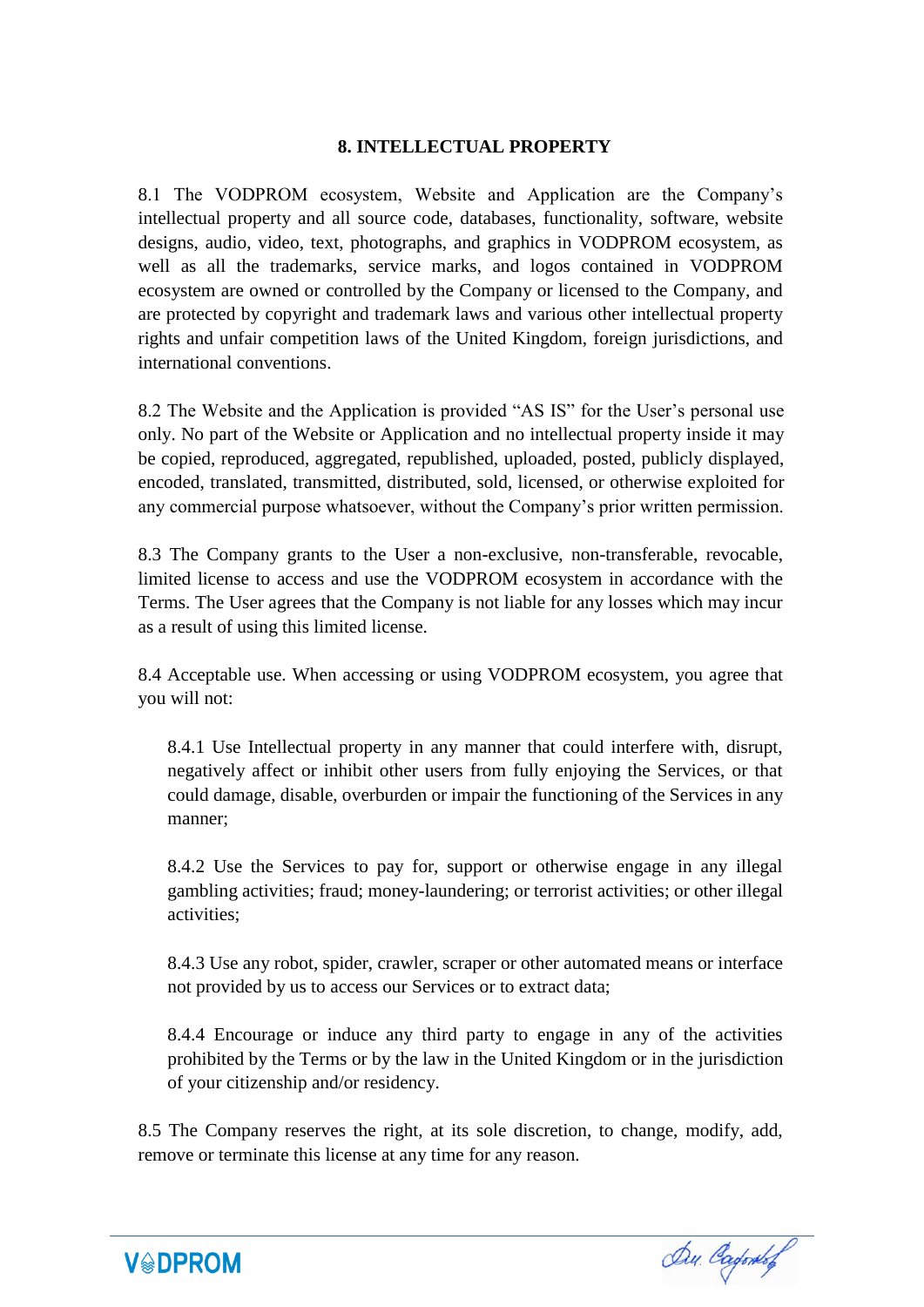8.6 All the content in the User's profile, including but not limited to the User's photos, images, textual descriptions shall be the User's intellectual property. The Company is not responsible for the User's intellectual property. The User hereby confirms that the content in the User's profile does not cause any third parties' IP rights infringement and is compliant with legislation of the United Kingdom and the User's country of citizenship.

#### **9. VOD TOKEN**

9.1 VOD token is a blockchain-based ERC20 standard digital utility token designed to give benefits and discounts to the Users in VODPROM ecosystem.

9.2 Although the VOD tokens may be tradable, VOD tokens are not to be construed, interpreted, classified or treated as any kind of currency; debentures, stocks or shares issued by any person or entity; rights, options or derivatives in respect of such debentures, stocks or shares; rights under a contract for differences or under any other contract the purpose or pretended purpose of which is to secure a profit or avoid a loss; units in a collective investment scheme; units in a business trust; derivatives of units in a business trust; or any other security or class of securities other than cryptocurrency.

9.3 The User can buy a VOD token on the ICO page of the Website (https://vodprom.org/). Price of 1 VOD token is 1 USD. The Purchaser can buy minimum 5 VOD tokens. There is no maximum limit of token for one Purchaser. The User cannot buy a VOD token in the Application.

9.4 The Company reserves the right to increase the VOD token price in the future with notification on the website no later than 3 days before actual price change. The Company cannot decrease the VOD token price at the Pre-ICO stages and at ICO sales.

9.5 The Company can reject the User from buying VOD tokens if the Company assumes any risks connected with selling VOD tokens to the User. If the Company rejects the User, the funds transferred by the User to the Company in cryptocurrencies will be sent back to the User's VODPROM crypto wallet.

9.6 If your country legally prohibits you from participation in ICO and from holding utility tokens, please, do not buy VOD tokens. If you became aware of such prohibition only after you received VOD tokens, you must notify the Company immediately and request to remove all the VOD tokens from your account. VOD tokens are not intended to be marketed, offered for sale, purchased, sold, or traded in any jurisdiction where they are prohibited by applicable laws.



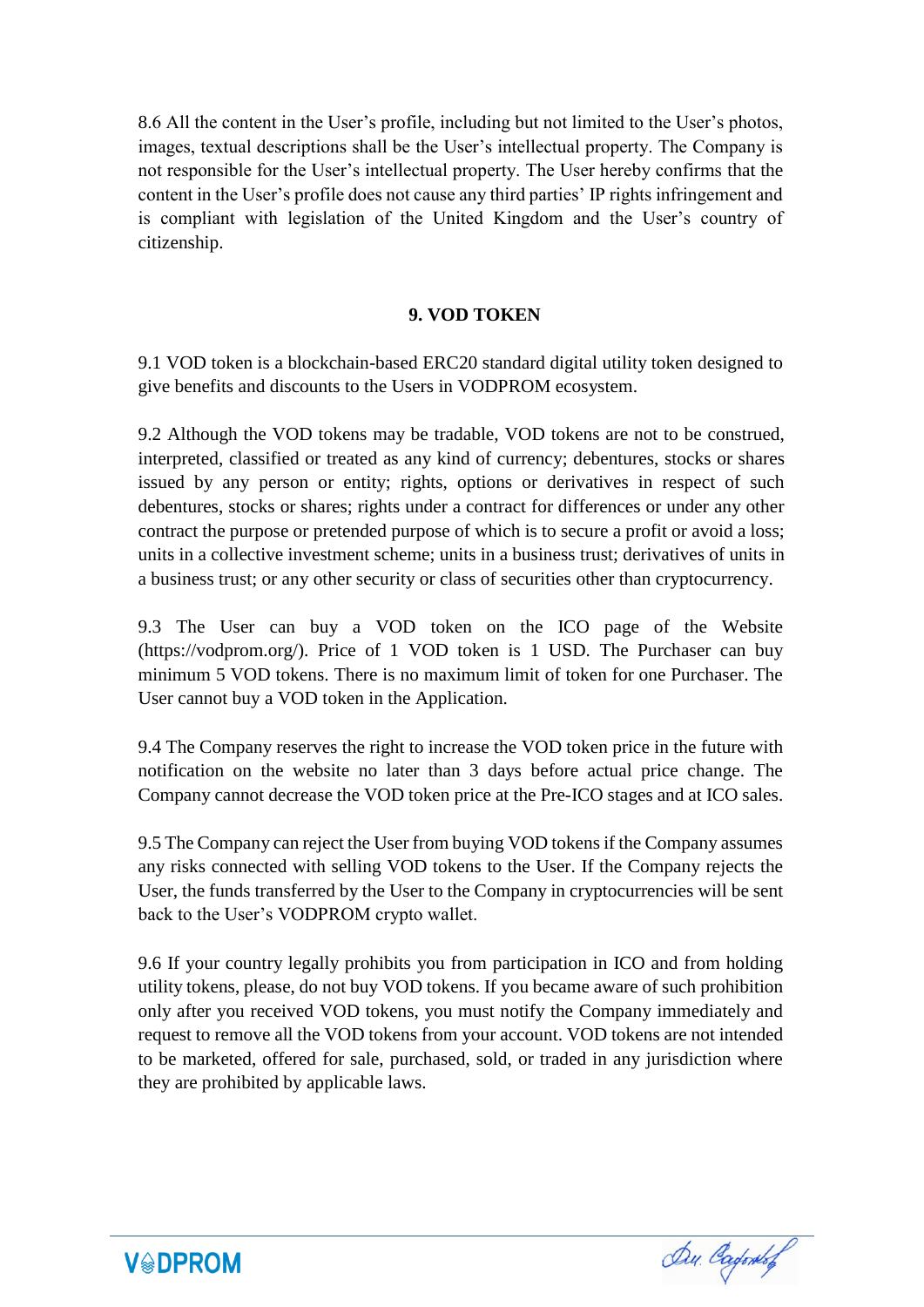### **10. LIMITATION OF LIABILITIES**

10.1 The Services provided on an "as is" and "as available" basis. The Company expressly disclaims all warranties of any kind.

10.2 In no case shall the Company, the Company's director(s), shareholder(s), employees or agents be liable for any damages and losses of the User, including but not limited to incidental, indirect, special or consequential damages, loss of use, loss of profit or loss of data, arising out of or in any way connected with the use of or inability to use the Services or VODPROM ecosystem or any materials provided by the Company to the User.

10.3 The User shall indemnify and hold harmless the Company from and against any and all direct and consequential loss, damage, liability, cost, or expense that the Company may incur by reason of or in connection with the User's activities in or with VODPROM ecosystem.

10.4 To the maximum extent permitted by applicable law, in no event shall the aggregate liability of the Company (including the Company's directors, members, employees and agents), whether in contract, warranty, tort (including negligence, whether active, passive or imputed), product liability, strict liability or liability of any other kind, arising out of or relating to the use of or inability to use VODPROM ecosystem, exceed the ees paid by you to the Company during the 12 (twelve) months immediately preceding the date of claim giving rise to such liability.

10.5 When the User buys or sells cryptocurrency, the User uses the services of Payment Service Partners inside the Application. In case of any problems and conflicts the User shall solve them with the Payment Service Partner directly.

### **11. THE USER'S DEVICE**

11.1 You acknowledge and agree that, in connection with your use of the Services through Website and/ or Application, you shall be responsible for the following, at your own cost:

11.1.1 Obtaining all necessary hardware, software and communication services necessary for your use of the Website and/or Application in accordance with the Terms;

11.1.2 Installing antivirus or other mobile security software on your device to protect against any security or other vulnerabilities which may arise in connection with your use of the Website and/ or Application in accordance with the Terms.

11.2 Without prejudice to the foregoing, the Company assumes that any and all instructions received from your device on the Website or in the Application have been made by the rightful owner. You are solely responsible and liable for keeping your



Du Cadontof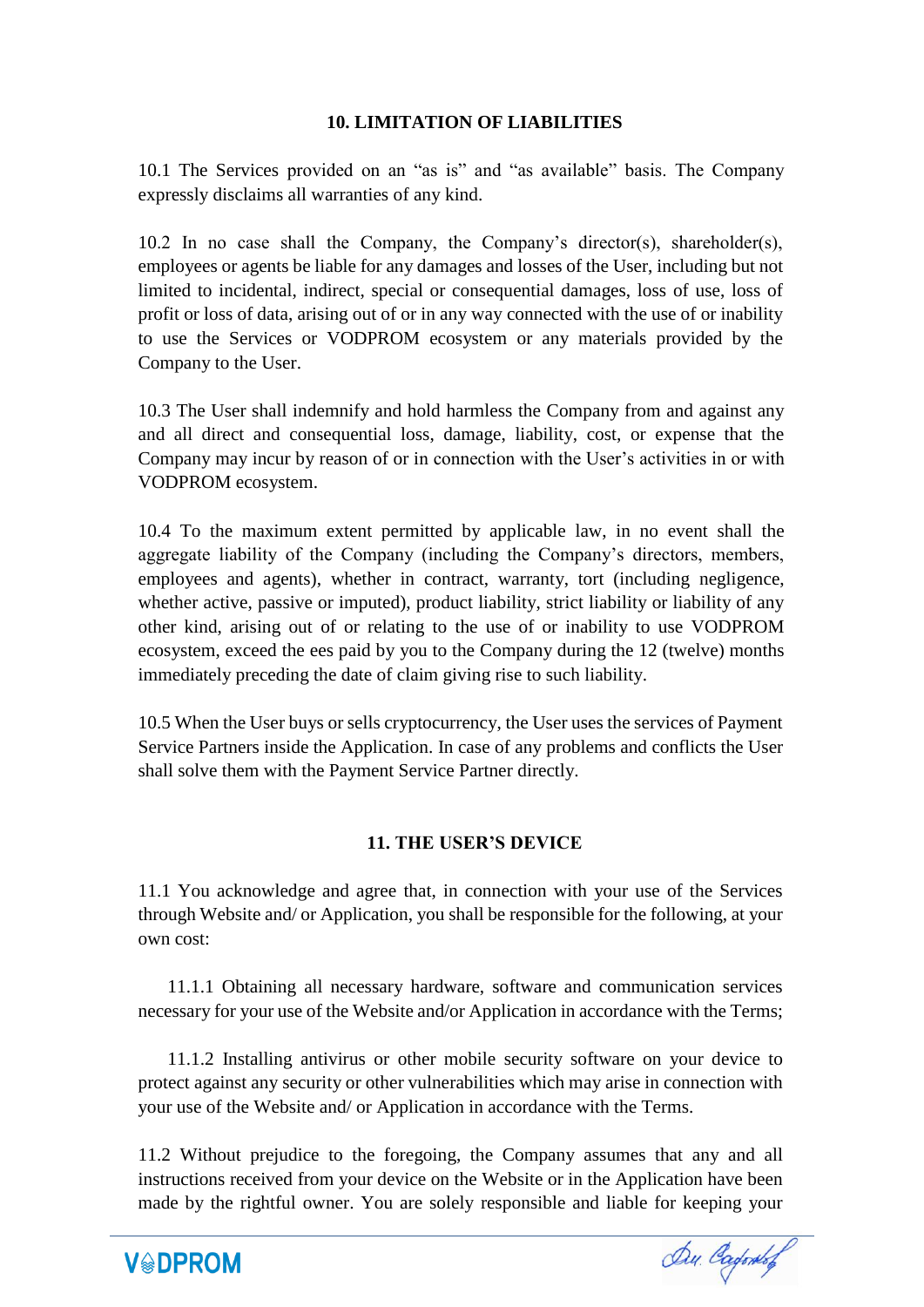device safe and maintaining adequate security and control of your username, password and shall be likewise solely responsible for any access to and use of your account on the Website and/ or in the Application through your device, notwithstanding that such access may have been effected without your knowledge, authority or control.

11.3 When you discover that your device where the Application was installed is lost or stolen or has been accessed or used in an unauthorized way, you shall notify the Company of the loss/ theft or unauthorized use by e-mail vodprom.inc@gmail.com. In addition, the Company recommends you to log into your account on the Website or in any other device and reset the password as soon as possible.

# **12. TERM AND TERMINATION, MODIFICATIONS**

12.1 The Terms shall remain in full force and effect while the User uses VODPROM ecosystem.

12.2 The Company reserves the right to, in its sole discretion and without notice or liability, deny access to and use of VODPROM ecosystem and the Services (including blocking certain IP addresses) to any person for any reason or for no reason. In this case the Company should transfer all the User's funds that are in the User's account to the date when the User account is deleted to the User's another crypto wallet outside of VODPROM ecosystem.

12.3 If the Company terminates or suspends the User's account the User is prohibited from registering and creating a new account under the User's real name, a fake name, or the name of any third party. In addition to terminating or suspending the User's account, the Company reserves the right to take appropriate legal action, including without limitation pursuing civil, criminal, and injunctive redress.

12.4 The User can also delete his or her account at the personal account page. After confirmation of the user account deletion the User loses the right to claim a payment of any unpaid confirmed remuneration in the VODPROM Blockchain-based bank recorded on the User account. When the User deletes the Application from the User's smartphone, it does not mean deletion of the User account. The User's credentials remain valid, but the Company can delete the User account due to long time inactivity.

12.5 The Company may at any time without prior notice permanently or temporarily terminate the operation of the Application. In such case the User may continue to use the Website and all the funds will be saved in the User's account.

12.6 The Company reserves the right to modify the Terms at any time at the Company's sole discretion. The Company will notify the User about amendments by automatic notification on the Website and inside the Application, but will not ask any actions to confirm that the User agrees. If the User does not agree with the new amended version, the User must immediately discontinue his or her access to VODPROM ecosystem and



Du. Cadorkof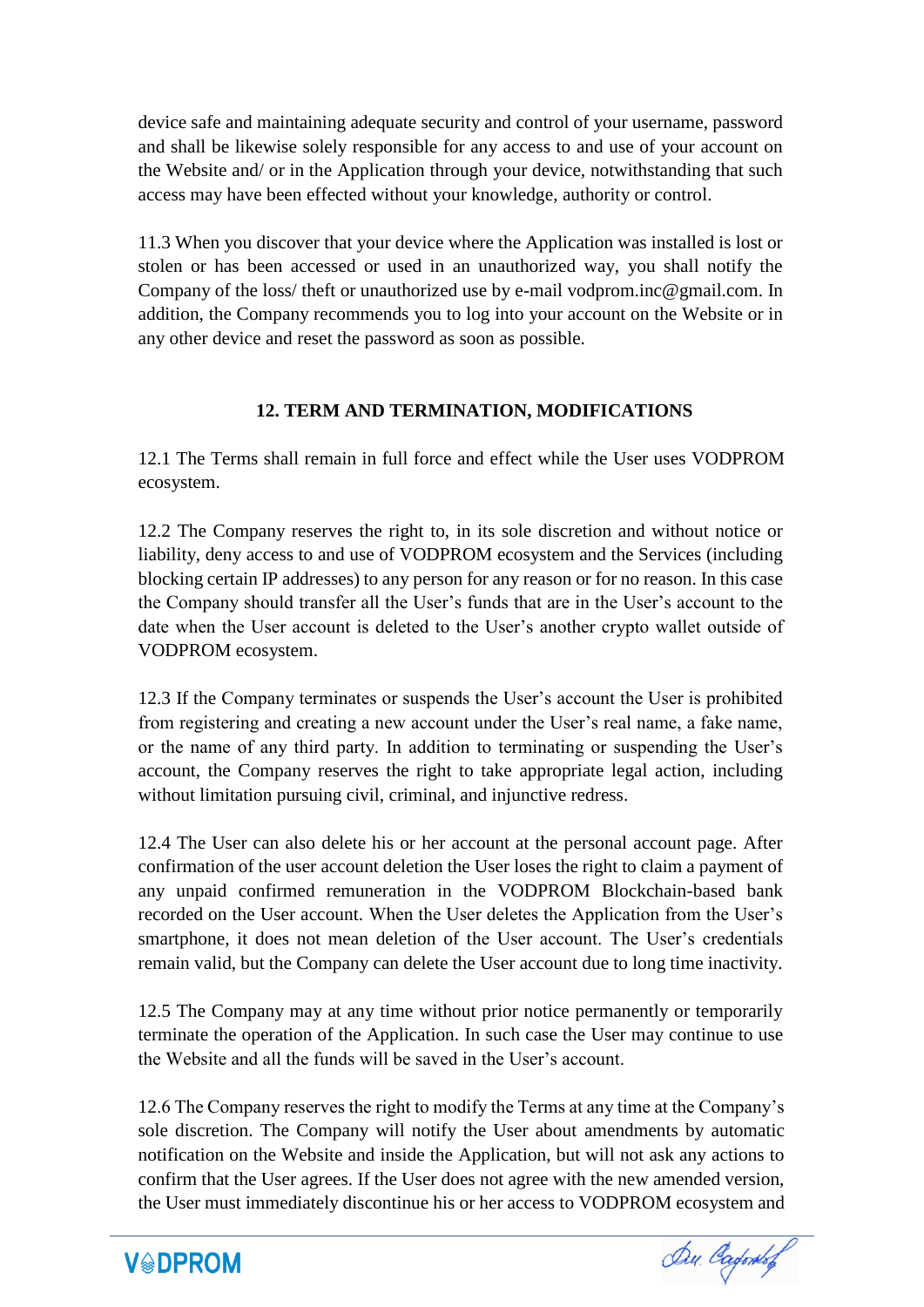stop use all the Services. If the User continues to use the Services, the amended Terms have legal force for the User and his or her actions will constitute acceptance of the amended Terms.

#### **13. APPLICABLE LAW AND JURISDICTION**

13.1 The Terms and all and any disputes, controversies and differences arising out of or relating to the Terms, including any questions regarding its existence, validity or termination shall be construed, interpreted, applied, and governed in all respects in accordance with the laws of the United Kingdom, without giving effect to its principles of conflicts of law.

13.2 All action or proceedings arising in connection with these Terms shall be tried and litigated exclusively in the London Court of International Arbitration (LCIA). The seat of arbitration shall be in London. The number of arbitrators shall be three. The arbitration shall be held, and the award rendered, in English.

### **14. MISCELLANEOUS**

14.1 Force Majeure. If by reason in whole or in part of any Force Majeure Event, either you or the Company is delayed or prevented from complying with the Terms, then such delay or non-compliance shall not be deemed to be a breach of the Terms and no loss or damage shall be claimed by you or the Company by reason thereof.

14.2 Taxes. It is your responsibility to determine what, if any, taxes apply due to your use of the Services, and it is your responsibility to report and remit the correct tax to the appropriate tax authority.

14.3 Severability, Reformation. In the event that any provision of the Terms is unenforceable under applicable law, the validity or enforceability of the remaining provisions will not be affected. To the extent any provision of the Terms is judicially determined to be unenforceable, a court of competent jurisdiction may reform any such provision to make it enforceable. The provisions of the Terms will, where possible, be interpreted so as to sustain its legality and enforceability.

14.4 Assignment. The Terms shall be binding on your successors, heirs, personal representatives, and assigns. You may not assign or transfer any of your rights or obligations under the Terms without the Company's prior written consent, which may be withheld in the Company's sole discretion. The Company may assign rights or delegate duties under the Terms in its sole discretion.

14.5 Relationship of the Parties. Nothing in the Terms is intended to, nor shall create any partnership, joint venture, agency, consultancy or trusteeship.